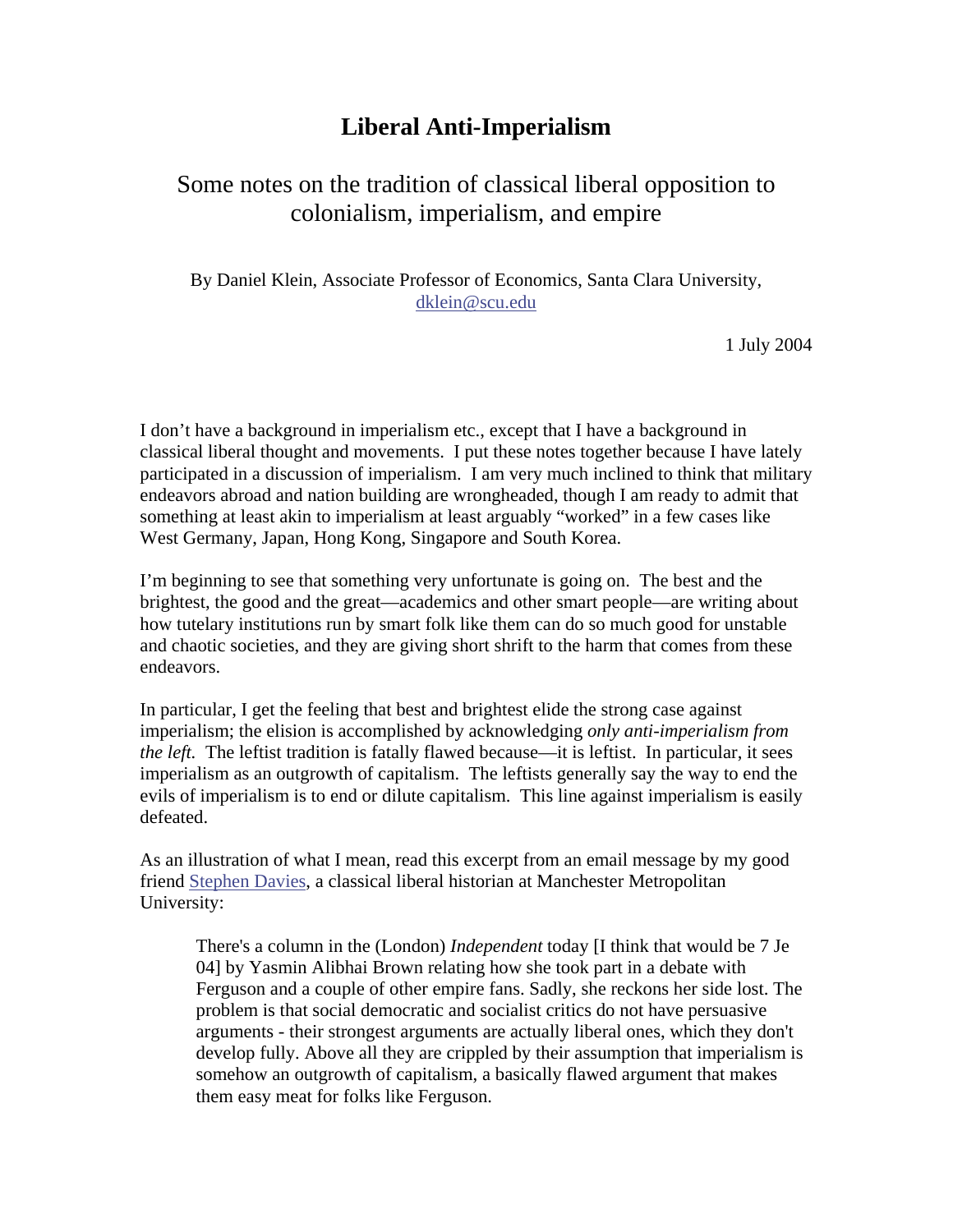The best and brightest should acknowledge and engage the classical liberal criticism of imperialism. It is bad scholarship to elide the classical liberal tradition while making a favorable case for imperialism.

A second impetus to writing up these notes is to share them with classical liberals in Sweden. I find that they tend to be a bit soft on foreign policy. In my judgment, they are generally much too supportive of US military action. My guess is that this flows from several things: (1) some kind of (misguided) shame over Sweden not pitching in against the Nazis; (2) not being adequately sensible to the pernicious consequences of war and imperialism on domestic political discourse and policy; (3) not being adequately sensible to the tax burden and blowback hazards of US foreign policy (which fall on Americans, not Swedes); AND MOST OF ALL (4) reacting somewhat knee-jerk against the usual leftwing intellectual and political opponents who oppose "American" culture and viscerally oppose US foreign policy.

My background in these matters is nonexistent, but I draw on friends (Davies, especially, but also Jeff Hummel and a few others) whose knowledge is deeper. This set of notes is written up just for my own benefit, and will seem amateurish to people with a serious knowledge of liberal anti-imperialism.

To people without much background in liberal anti-imperialism, these notes might provide some touchstones.

Comments welcome.

- - -

Adam Smith favored relinquishing the colonies (America, West Indies). He also opposed the monopoly trading privileges given to the East India Company.

Here is great passage where Smith asserts the desirable notwithstanding the politically likely. This important passage carries the spirit of later champions of radical thinking like Hutt, Hayek, and Philbrook (not to mention William Lloyd Garrison and Frederick Douglas), who emphasized that what will be politically possible tomorrow depends on the moral courage today to explore and articulate the desirable:

Adam Smith, *The Wealth of Nations*, B.IV, Ch.7, Of Colonies (p. 581-82 of the Mod. Lib edition, p. 616-17 of the Glasgow/LF edition):

To propose that Great Britain should voluntarily give up all authority over her colonies, and leave them to elect their own magistrates, to enact their own laws, and to make peace and war as they might think proper, would be to propose such a measure as never was, and never will be adopted, by any nation in the world. No nation ever voluntarily gave up the dominion of any province, how troublesome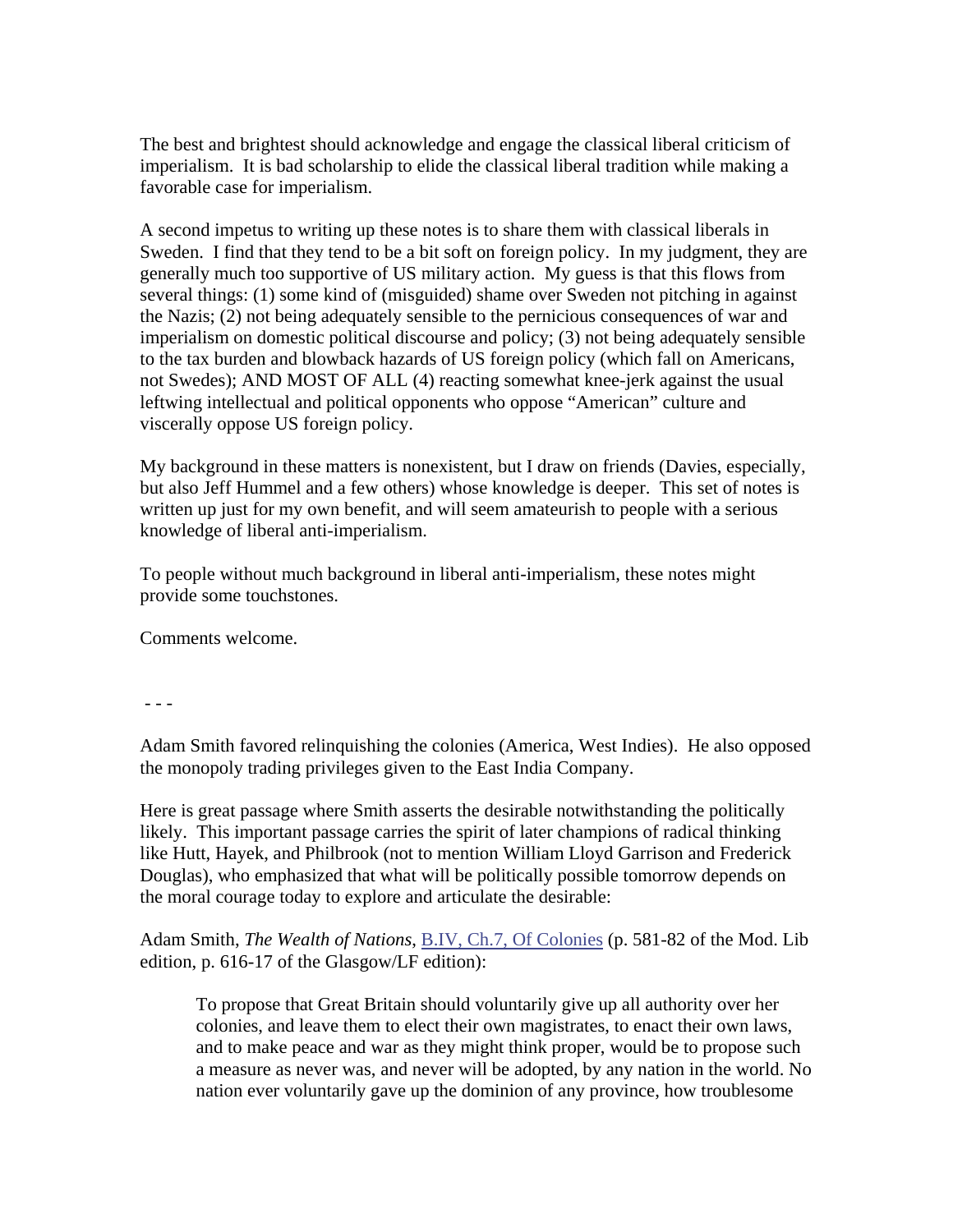soever it might be to govern it, and how small soever the revenue which it afforded might be in proportion to the expence which it occasioned. Such sacrifices, though they might frequently be agreeable to the interest, are always mortifying to the pride of every nation, and what is perhaps of still greater consequence, they are always contrary to the private interest of the governing part of it, who would thereby be deprived of the disposal of many places of trust and profit, of many opportunities of acquiring wealth and distinction, which the possession of the most turbulent, and, to the great body of the people, the most unprofitable province seldom fails to afford. The most visionary enthusiast would scarce be capable of proposing such a measure with any serious hopes at least of its ever being adopted. If it was adopted, however, Great Britain would not only be immediately freed from the whole annual expence of the peace establishment of the colonies, but might settle with them such a treaty of commerce as would effectually secure to her a free trade, more advantageous to the great body of the people, though less so to the merchants, than the monopoly which she at present enjoys. By thus parting good friends, the natural affection of the colonies to the mother country which, perhaps, our late dissensions have well nigh extinguished, would quickly revive.

- - -

From George Washington's Farwell Address, 1796:

Why forego the advantages of so peculiar a situation? Why quit our own to stand upon foreign ground? Why, by interweaving our destiny with that of any part of Europe, entangle our peace and prosperity in the toils of European ambition, rivalship, interest, humor, or caprice?

- - -

Edmund Silberner, *The Problem of War in Nineteenth Century Economic Thought*  (Princeton UP, 1946). Shows that liberals generally opposed militarism, that protectionists were more favorable to militarism, and that most socialists opposed militarism but thought it was caused by property relations. Not much specifically on colonies and empire, but pp. 43-45 on Bentham and James Mill shows they favored Smith's view of relinquishing the American colonies, and p. 86 that Say had similar views. My understanding from elsewhere is that James Mill favored the British acting paternalistically in India. Of course, he and his son John were life-long employees of the East India Company.

For remarks on  $19<sup>th</sup>$  British liberalism and anti-imperialism, see Steve Davies message appended below.

Herbert Spencer, "Imperialism and Slavery," "Re-Barbarization," in *Facts and Comments* (1902). Spencer's treatment of imperialism is part of his general theory of voluntarism/industrialism v. political/exploitive society, and he sees imperialism as a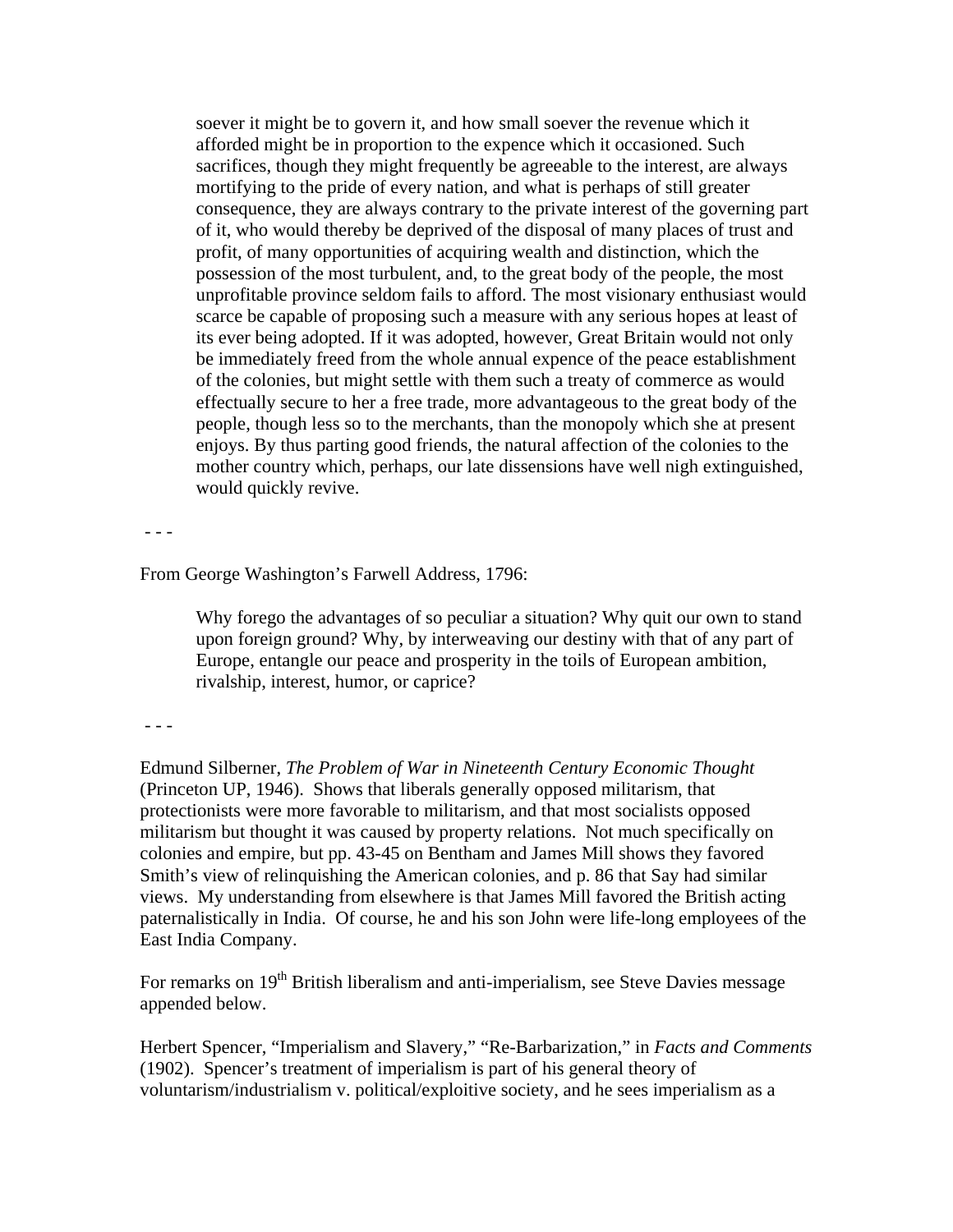reversion to barbarism/political society. (The voluntary industrialism v. coercive political society distinction comes from Dunoyer and Comte, who are noted in Silberner pp. 83- 85.) Spencer highlights the affinity between imperialism and racism and slavery, which appears prophetically in Sumner, who anticipated that US imperialism would intensify what we know as Jim Crow.

Grover Cleveland, in deed and written word, was a champion of anti-imperialism. There is a good short introduction to Grover Cleveland's anti-imperialist foreign policy in Robert Kelley, *The Transatlantic Persuasion* (Knopf 1969, reprinted Transaction, 1990, 2nd ed) pp 342-345. An important classical liberal survey is Arthur A. Ekirch, Jr. *The Civilian and the Military: A History of the American Antimilitarist Tradition* (Oxford UP, 1956).

A classic essay against US imperialism is William Graham Sumner, "The Conquest of the United States by Spain," [1898], in *War and Other Essays* (Yale UP, 1911). Sumner says US imperialism is really good for no one save a few plutocrats. The argument is multifaceted and must reading. The main theme is that imperialism makes ever more tenuous the hold on American libertarian principles, as it excites unhealthy political values and passions and it diverts precious attention from the basic contest between govt and liberty (pp. 313, 323-25).

 One example of the attenuation of American libertarian principles is Sumner's analysis on how imperialism erodes the principle of equal liberty for people within the American domain. He anticipates how US imperialism will intensify what we know as Jim Crow:

For thirty years the negro has been in fashion. He has had political value and has been petted. Now we have made friends with the Southerners. They and we are hugging each other. We are all united. The negro's day is over. He is out of fashion. We cannot treat him one way and the Malays, Tagals, and Kanakas another way. A Southern senator two or three days ago thanked an expansionist senator from Connecticut for enunciating doctrines which proved that, for the last thirty years, the Southerners have been right all the time, and his inference is incontrovertible. (pp. 328-29)

Indeed, the intensification of Jim Crow coincides perfectly with US imperialism in Latin America and the Philippines. I understand that many scholars (such as Woodward, *The Strange Career of Jim Crow*, 2<sup>nd</sup> rev. ed., p. 73) have argued that the mechanism Sumner identities here is historically causal. Sumner is like Spencer in linking imperialism to rebarbarization and slavery.

 Also in the Sumner volume is an essay entitled "War" [1903], the final pages of which (pp. 36-40) analyze T. Roosevelt's militarism and augmentation of the Monroe Doctrine:

The Monroe Doctrine is an exercise of authority by the United States over a controversy between two foreign states, if one of them is in America, combined with a refusal of the United States to accept any responsibility in connection with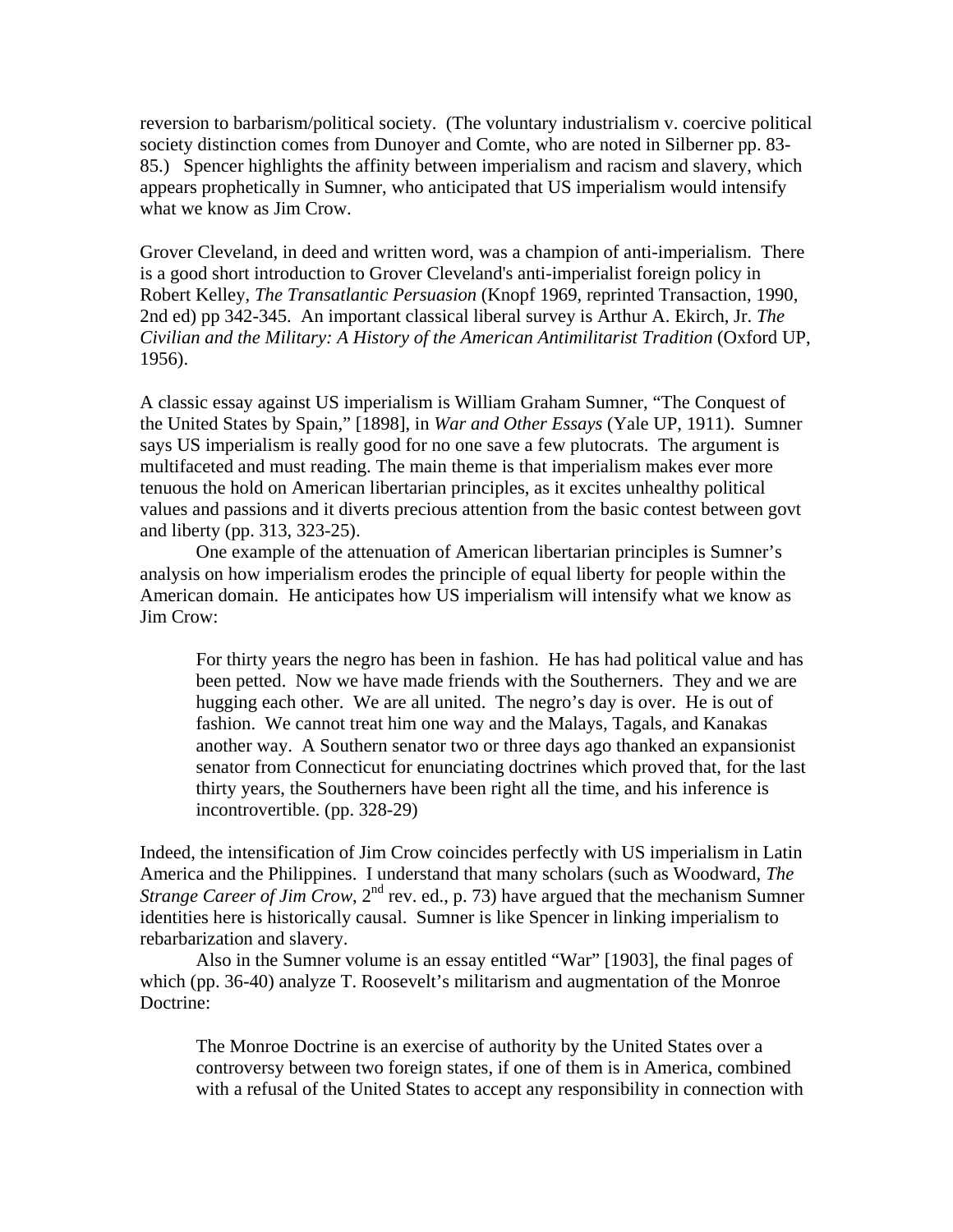the controversy. That is a position which is sure to bring us into collision with other States, especially because it will touch their vanity, or what they call their honor—or it will touch our vanity, or what we call our honor, if we should ever find ourselves called upon to "back down" from it.

- - -

J.A. Hobson, *Imperialism*, first published 1902. Hobson was an under-consumptionist and "new liberal" fabian, not a classical liberal. His criticism of the British Empire was very influential. The book is partly a response to the Boer War, and the War propelled the book forward. The book is influential especially on Lenin, who regurgitated the ideas with a Marxian twist.

Lenin and leftist anti-imperialism generally depart from Marx. Marx favored imperialism because it pushes forward the historical process towards socialism. I recently read carefully Isaiah Berlin's *Karl Marx*, and it seemed that for every single war that came along during his days Marx threw his voice in favor of military aggression.

- - -

Joseph Schumpeter, *Imperialism and Social Classes* (1951). The imperialism essay doesn't so much offer an assessment as an explanation. Schumpeter likes to describe ugly inevitability, because, while basically classical liberal, he was a fatalist. His thoughts on imperialism are a lot like Spencer and Sumner. Imperialism derives from the atavistic instincts; it is a holdover from the pre-civilized past and is at odds with capitalism and progress. Schumpeter's broad purpose is to discredit the Hobson/Lenin view that imperialism is an expression of capitalism. Schumpeter says it an atavistic reaction to capitalism.

 $- - -$ 

A famous book is Parker Thomas Moon, *Imperialism and World Politics* (Macmillan, 1926). I asked Davies about this book, and he replied:

Moon taught at Columbia, died relatively young and was active in Catholic social movements. The book is classical liberal and anti-imperialist. It analyzes imperialism as a political and social phenomenon, the reasons for its growth since c1870 and the part it played in international relations at the time the work was published. Moon relates imperialism to the revival of economic nationalism and to neo-mercantilism, developments that made it essential for countries to have access to raw materials via political rule of the territories that produced them. Moon suggested that once one great power adopts imperialism and neomercantilism all the rest are driven to follow suit. The book also explores how certain groups benefitted both directly and indirectly from imperial adventures, ultimately via the way it enabled them to extract resources from their fellow citizens (this is the argument made by a succession of CLs and others, such as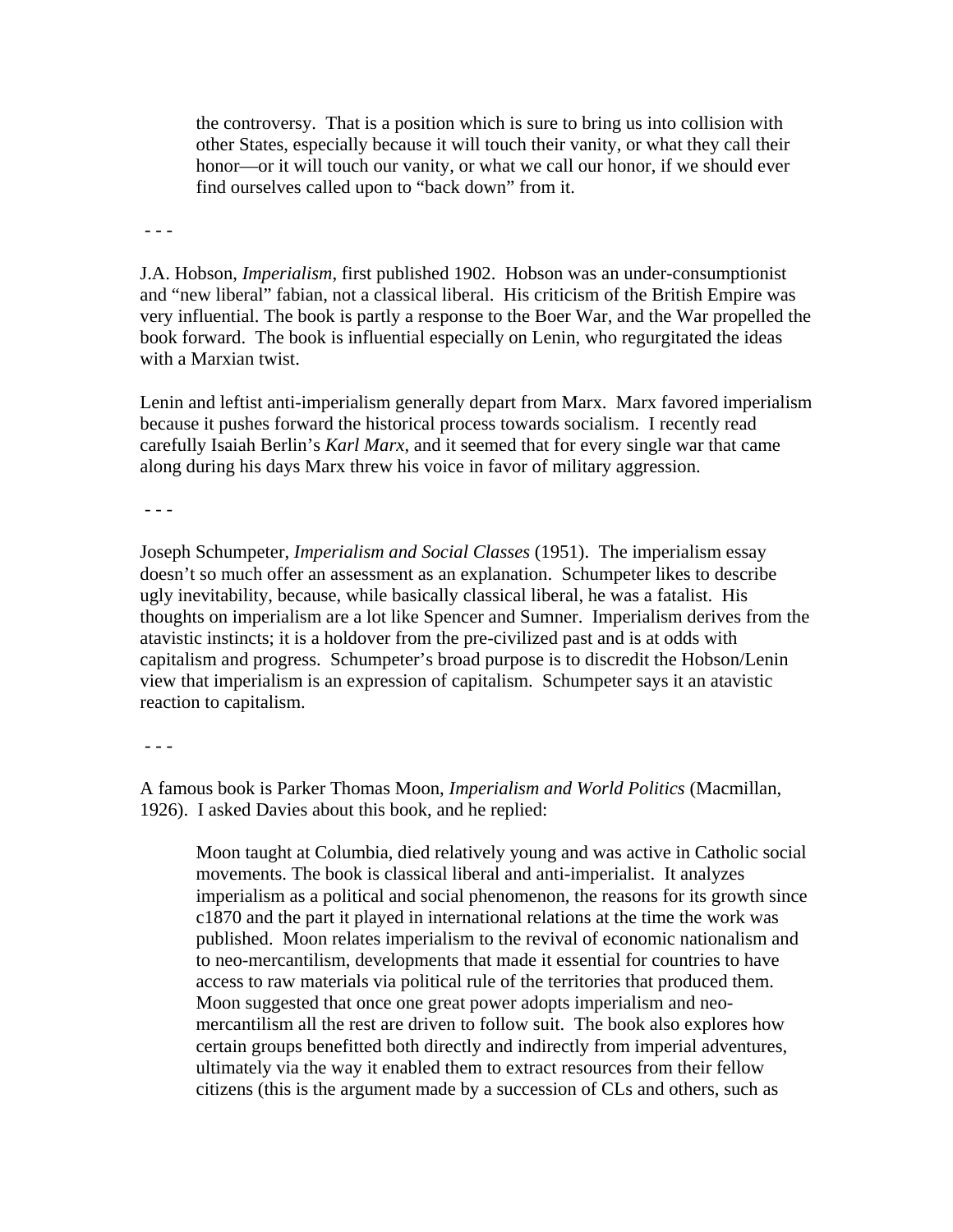Cobden, Bright, and Hobson). The book is notable also for its strict methodological individualism.

- - -

Niall Ferguson has an exchange with Robert Lucas and others over the record of British imperialism at [http://www.bu.edu/historic/hs/april03.html.](http://www.bu.edu/historic/hs/april03.html) Lucas takes a classical liberal line and says it is silly to lump US, Australia, Canada, etc. in with other Brit colonies in measuring success. Ferguson doesn't disagree, but gets into saying how we don't really have the basis to make the historical comparisons we would really like to make.

 At the end of his reply, Ferguson quips that it is inappropriate to blame British imperialism for the statism of the LSE and for the general course of academic opinion. First of all, Lucas' point about the unhealthy influence of statist British academic culture depends on the connectedness of the Indian leaders and British academia, not on imperialism being the cause of academia's statism.

 But the causal connection is also worthy of comment. A key point of Sumner and really all the classical liberals is that imperialism is a contributory factor in attenuating the public's attention and good sense, in weakening their guard, in diverting public accountability from the constant need to keep statist ideas in check. As Sumner put it:

It will be established as a rule that, whenever political ascendancy is threatened, it can be established again by a little war, filling the minds of the people with glory and diverting their attention from their own interests. (p. 313)

That is the true essence of the libertarian vein of American politics (which I admit isn't the only vein): mustering and maintaining a strong presumption in favor of liberty and against government activism. This vein is reflected in things like "Eternal vigilance," "That government is best," the Declaration, the Bill of Rights, Paine's works, and Cato's Letters. War and imperialism are one of the reasons the libertarian vein diminished so dramatically in the twentieth century, involving a huge makeover of American political culture and sensibilities (Robert Higgs, *Crisis and Leviathan*, Oxford UP 1987). Shakespeare's Henry IV counsels his son to "busy giddy minds with foreign quarrels."

 Also, and this is a minor point, Steve Davies tells me that British imperialists like Alfred Milner were in fact instrumental in aiding and abetting the Webbs in setting up the LSE.

All in all, I find Ferguson's reply to Lucas rather weak.

- - -

Here are block passages from my email correspondence with Steve Davies, Professor of History at Manchester Metropolitan University,—who better than a history professor from the city of Cobden, Bright, and Gladstone!

DAVIES: There's a couple of points worth adding. One is the very close connection between imperialism, both as practice and ideology, and the move to a social democratic state. The historian Bernard Semmell wrote an excellent book on this called *Imperialism*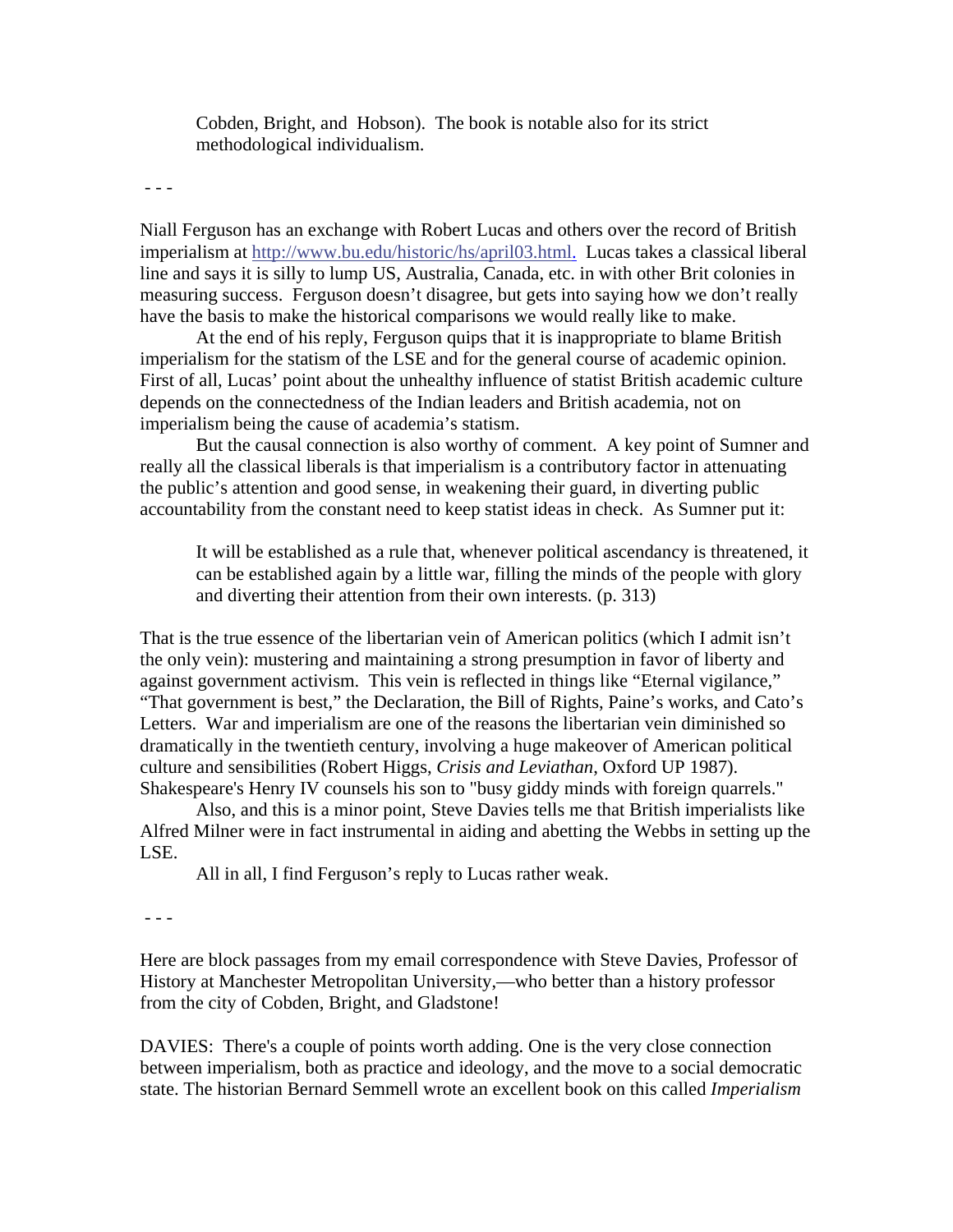*and Social Reform.* He points out that the three main political groups in favour of such measures as state old age pensions and a growth of the collectivist state, namely, the Fabians, the 'Liberal Imperialists' such as Asquith, and the 'Tarrif Reform' wing of the Tory Party such as Joseph Chamberlain, Amery, and Garvin, were all supporters of Imperialism - just like Progressives in the US. Anyone doubting this should read the writings of people like the Webbs or H. G. Wells or any decent collection of Progressive writings. The connection with racism and eugenics is also striking. In Britain the India Office was the first great department of state on the modern model and the template for later creations (such as the education department). The idea of a tutelary and uplifting government in which wise managers and administrators created the conditions for social progress and acted on behalf of a people too backward to act for themselves, while articulated to justify imperial rule, was easily adapted to justify a paternalist state at home.

I asked Steve to list the top 8 British liberal anti-imperialists, and he replied:

DAVIES: Hi Dan, Why top 8, I thought top 10 was more usual? Anyway my list would be Richard Cobden, John Bright, Henry Richard, Herbert Spencer, H. R. Fox Bourne, Edward Morel, Josephine Butler, W. J. Fox. You could add Gladstone to the list, quite a few other people as well.

Next I asked Steve:

> Two further questions:

>

> 1) How would you describe JS Mill on the question of imperialism?

>

 $> 2$ ) Who is more representative of pre-1880 Brit liberalism on this issue, the folks you listed, or JS Mill?

## DAVIES:

Dan.

 Mill is, as ever, ambivalent. He's not a cheerleader for imperialism and he doesn't buy the arguments of folk like Gibbon Wakefield who thought we needed colonies to take 'surplus population' and in general he thinks it's a bad thing, but he does think imperialism can be justified sometimes on a case by case basis. For him it can be justified on the grounds that the imperial power can have a tutelary role and help to bring the subaltern people on to liberty. This means imperialism should be temporary (in theory). This comes to a large degree from his father and Bentham - utilitarians were a major force behind the aggressive 'westernisation' campaigns in India in the 1840s that led to the Mutiny of 1856-7. It sounds more humane than a straightforward Tory imperialism of the kind that e.g. Salisbury espoused but in fact it's worse as it implies a kind of parentchild relation between the imperial power and the subjects so that colonised peoples such as Indians are seen as inferior or less developed (which is not the way they were seen by 18th century empire builders). From the pov of say an Indian (or the Irish who were also